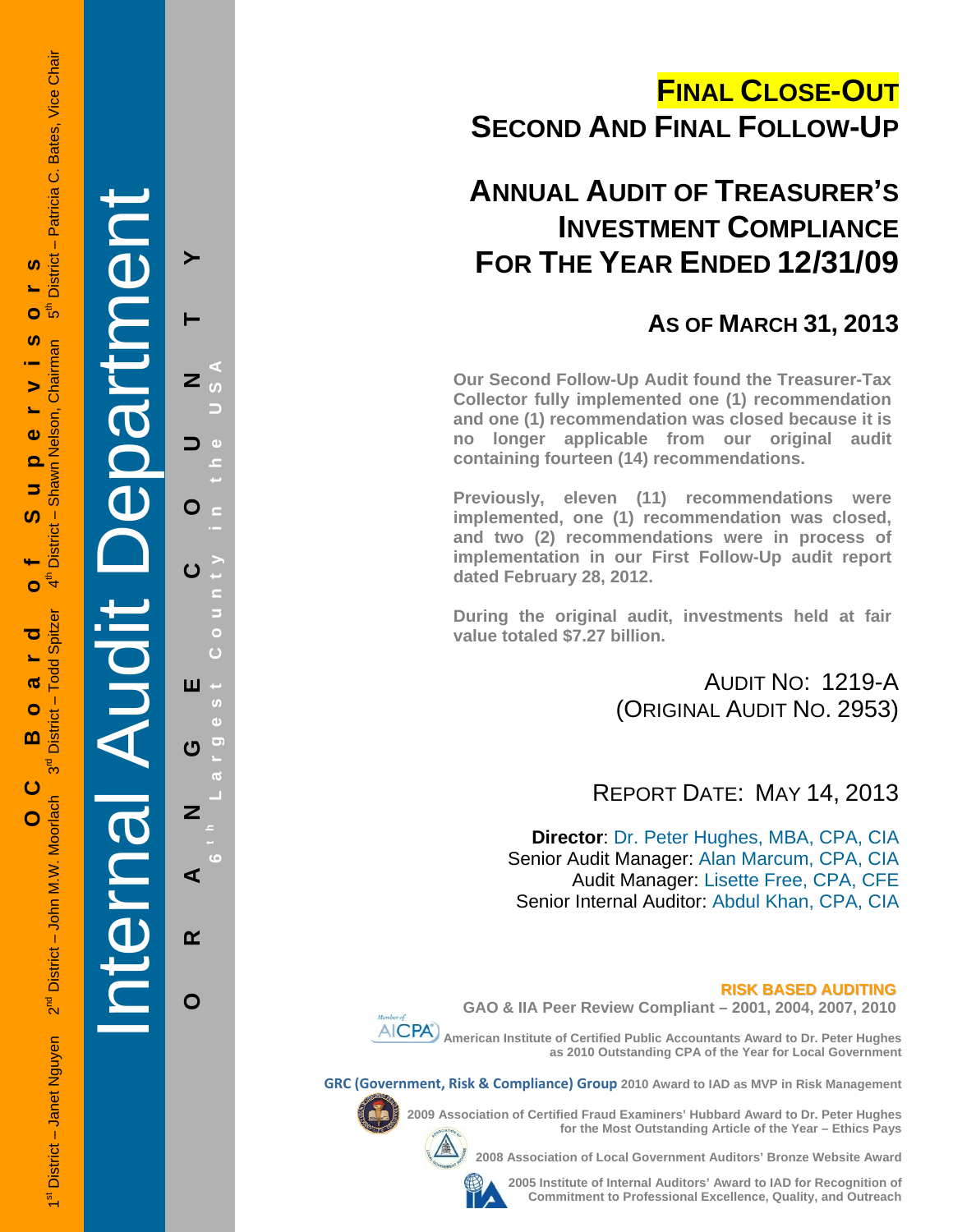# Internal Audit Department

#### GAO & IIA Peer Review Compliant - 2001, 2004, 2007, 2010

**Providing Facts and Perspectives Countywide** 

#### **RISK BASED AUDITING**

| <b>Dr. Peter Hughes</b> | Ph.D., MBA, CPA, CCEP, CITP, CIA, CFE, CFF, CGMA     |
|-------------------------|------------------------------------------------------|
| <b>Director</b>         | Certified Compliance & Ethics Professional (CCEP)    |
|                         | Certified Information Technology Professional (CITP) |
|                         | Certified Internal Auditor (CIA)                     |
|                         | Certified Fraud Examiner (CFE)                       |
|                         | Certified in Financial Forensics (CFF)               |
|                         | Chartered Global Management Accountant (CGMA)        |
| E-mail:                 | peter.hughes@iad.ocgov.com                           |

**Michael Goodwin** Senior Audit Manager

**Alan Marcum** MBA, CPA, CIA, CFE Senior Audit Manager

CPA, CIA

#### **Hall of Finance & Records**

12 Civic Center Plaza, Room 232 Santa Ana, CA 92701

Phone: (714) 834-5475 Fax: (714) 834-2880

To access and view audit reports or obtain additional information about the OC Internal Audit Department, visit our website: www.ocgov.com/audit



**OC Fraud Hotline (714) 834-3608**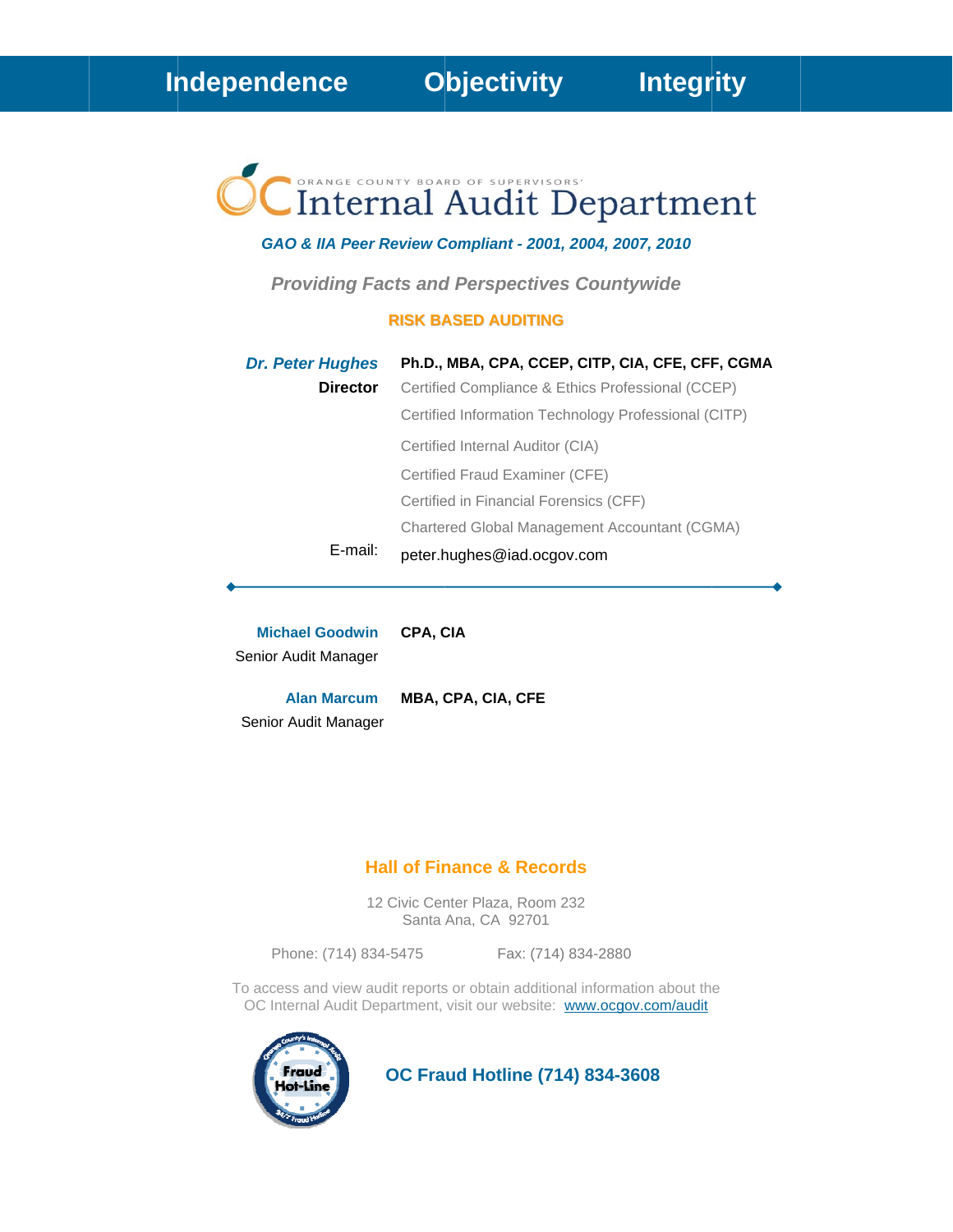## Letter from Dr. Peter Hughes, CPA





### **Transmittal Letter**

Audit No. 1219-A May 14, 2013

- TO: Members, Treasury Oversight Committee
- FROM: Dr. Peter Hughes, CPA, Director **Internal Audit Department**

**SUBJECT:** Second and Final Close-Out Follow-Up: Annual Audit of Treasurer's Investment Compliance For the Year Ended December 31, 2009, Original Audit No. 2953, Issued May 12, 2011

We have completed a Second Follow-Up Audit of Treasurer's Investment Compliance for the year ended December 31, 2009. Our audit was limited to reviewing, as of March 31, 2013, actions taken to implement the two (2) recommendations remaining from our First Follow-Up Audit report dated February 28, 2012. We conducted this Second Follow-Up Audit in accordance with the FY 12-13 Audit Plan and Risk Assessment approved by the Audit Oversight Committee and Board of Supervisors (BOS).

The results of our Second Follow-Up Audit are discussed in the OC Internal Auditor's Report following this transmittal letter. Our Second Follow-Up Audit found the Treasurer fully implemented one (1) recommendation and one (1) recommendation was closed because it was no longer applicable. Previously, eleven (11) recommendations were implemented, one (1) recommendation was closed, and two (2) recommendations were in process of implementation in our First Follow-Up Audit report dated February 28, 2012. As such, this report represents the final close-out of the original audit.

Each month I submit an Audit Status Report to the BOS where I detail any material and significant audit findings released in reports during the prior month and the implementation status of audit recommendations as disclosed by our Follow-Up Audits. Accordingly, the results of this audit will be included in a future status report to the BOS.

Other recipients of this report are listed on the **OC Internal Auditor's Report** on pages 7 and 8.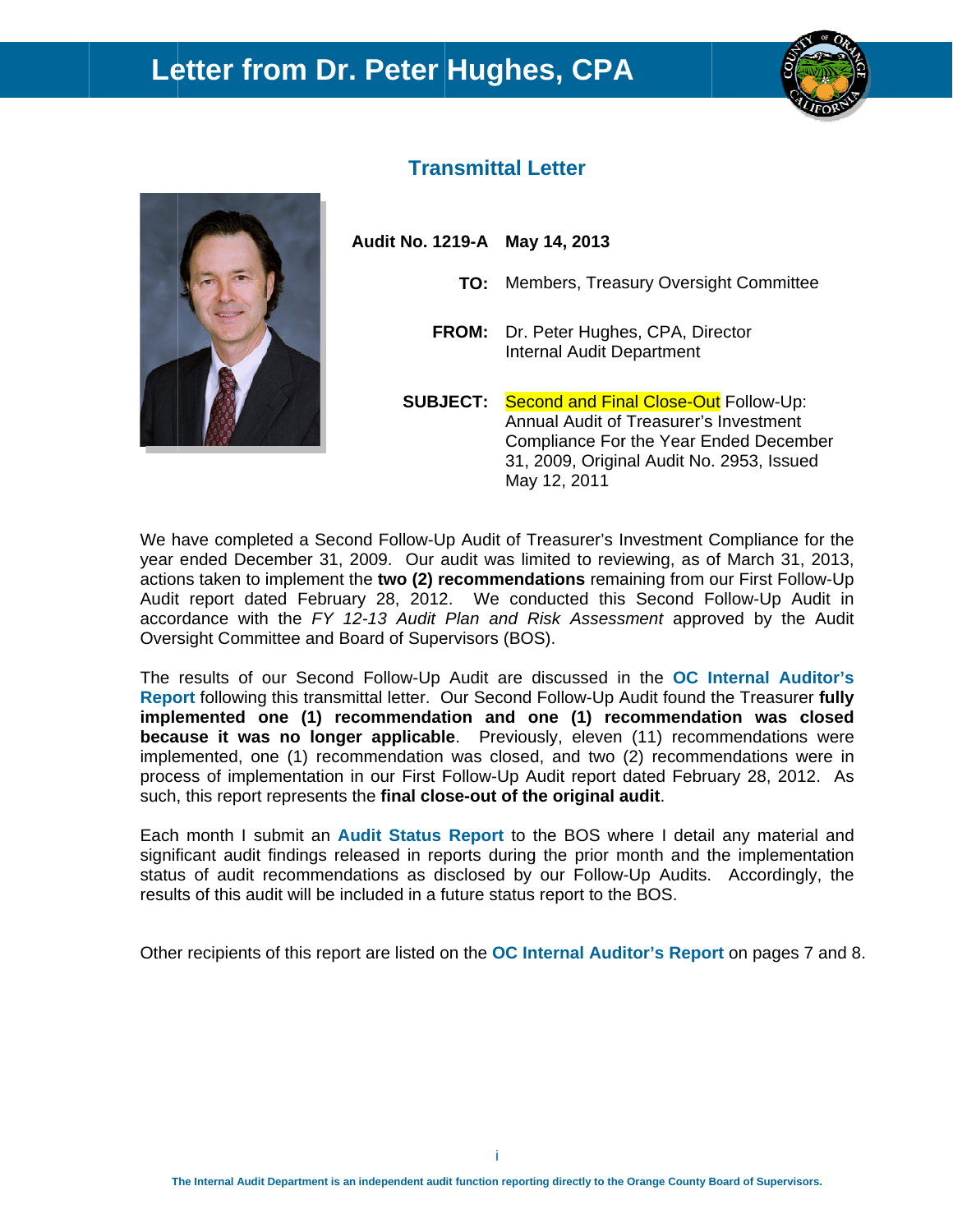## **Table of Contents**



 $\mathbf{i}$ 

 $\overline{1}$ 

**Second and Final Close-Out Follow-Up: Annual Audit of Treasurer's Investment Compliance** For the Year Ended 12/31/09 **Audit No. 1219-A** 

As of March 31, 2013

**Transmittal Letter** 

**OC Internal Auditor's Report**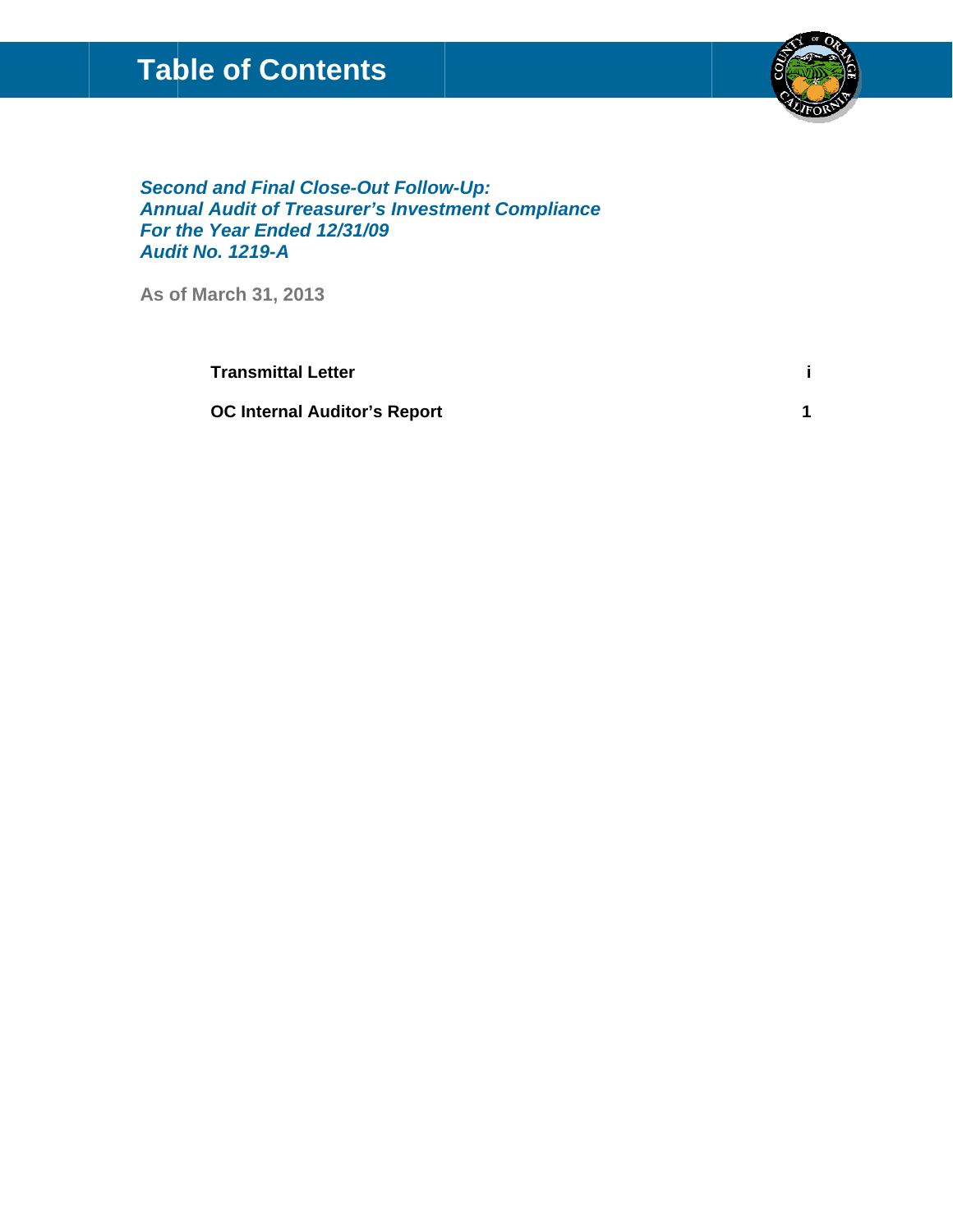

#### Audit No. 1219-A

May 14, 2013

- $TO:$ Members, Treasury Oversight Committee
- FROM: Dr. Peter Hughes, CPA, Director Internal Audit Department

Hygker

Second and Final Close-Out Follow-Up: Annual Audit of Treasurer's Investment SUBJECT: Compliance For the Year Ended December 31, 2009, Original Audit No. 2953, Issued May 12, 2011

#### **Scope of Review**

We have completed a Second Follow-Up Audit of Treasurer's Investment Compliance for the year ended December 31, 2009. Our audit was limited to reviewing actions taken, as of March 31, 2013, to implement the two (2) recommendations remaining from our First Follow-Up Audit report dated February 28, 2012.

The original audit contained fourteen (14) recommendations. In our First Follow-Up Audit, eleven (11) recommendations were implemented, one (1) recommendation was closed, and two (2) recommendations were in process of implementation.

#### **Background**

We conducted an examination of the Treasurer's Investment Compliance for the year ended December 31, 2009 in accordance with the attestation standards established by the American Institute of Certified Public Accountants. The original audit disclosed two (2) Material Non-Compliance Exceptions and one (1) Material Weakness in internal control. The two (2) Material Non-Compliance Exceptions dealt with purchasing prohibited investments. The one (1) Material Weakness in internal control relates to the adequacy of internal controls to prevent and detect the purchase of prohibited investments.

California Government Code Sections 27000.1, 27000.3, and 53600.3 grant a county board of supervisors, not a county treasurer, with authority for investing public funds. Thus, under California law, county boards of supervisors generally have primary responsibility for investment of public funds in a county treasury. The authority of the board to invest or reinvest funds deposited in a county treasury may be delegated for a one-year period by the board. Subject to review, such a delegation may be renewed annually (Government Code Section 53607). It is common practice for the board of supervisors for counties in the State to delegate its investment responsibility.

California law requires the Treasurer to prepare an annual investment policy statement. The County's Investment Policy Statement (IPS) is reviewed and approved by the County's Treasury Oversight Committee (TOC) and the Board of Supervisors on an annual basis. The IPS, to the extent consistent with the restrictions of state law, establishes the legal parameters by which the Treasurer, or other qualified party to which investment authority is delegated, may invest monies deposited and held within the County treasury.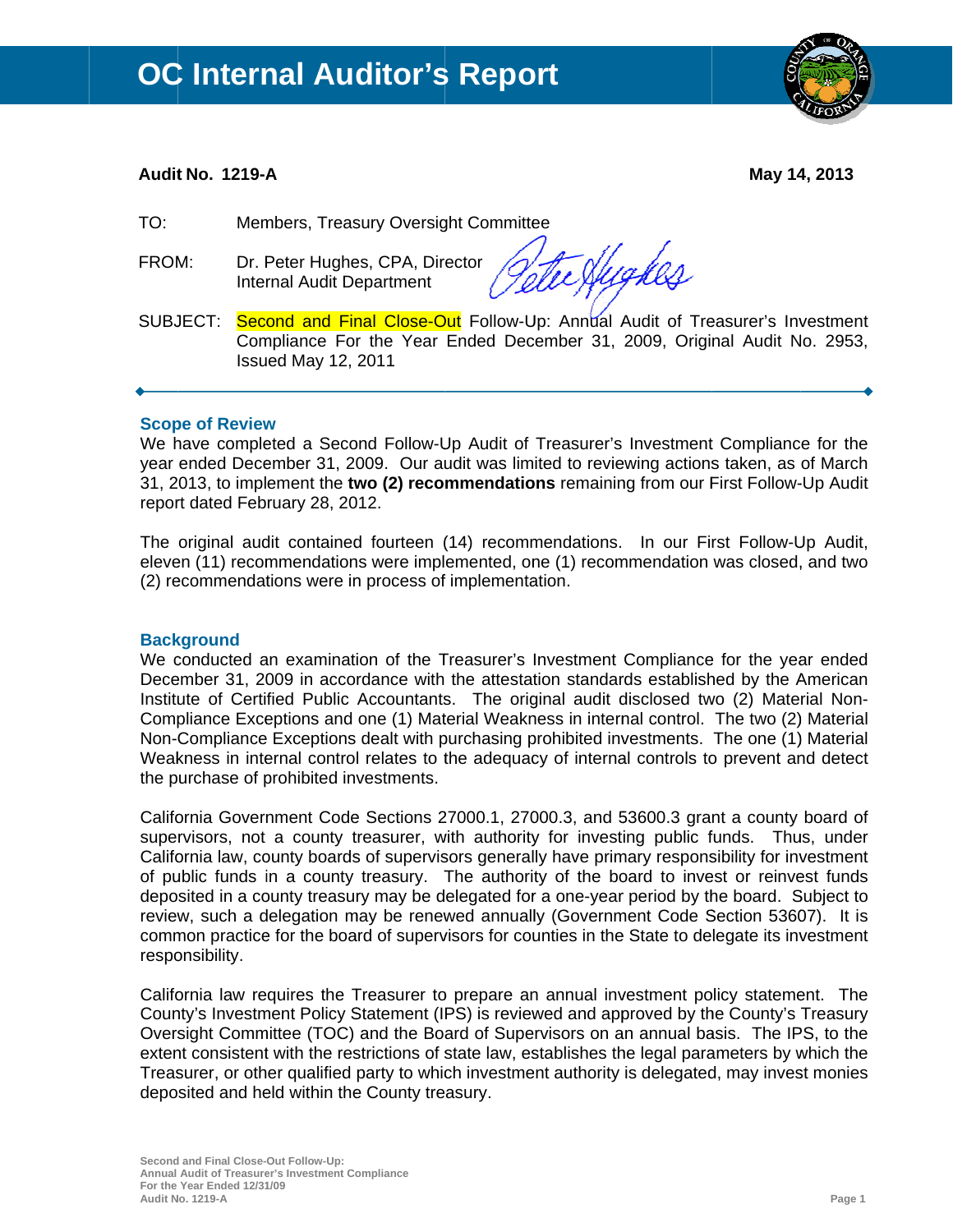

Historically, the Board of Supervisors performs an annual review of the Treasurer's performance and has delegated its investment authority to the County Treasurer. The most recent renewal of investment authority was January 8, 2013 for calendar year 2013.

On February 2, 2010, the Board of Supervisors directed the Internal Audit Department to conduct this examination to determine whether the treasury investments complied with both applicable California law and the IPS for the years ended December 31, 2009, 2010, and 2011. As the public stewards of \$7 billion of taxpayers' monies, compliance with the County's IPS is of the highest priority for the Board of Supervisors. We are reminded that in 1995, a former Treasurer, unbeknownst to the Board of Supervisors, invested billions of County funds into extremely high risk and prohibited securities that resulted in a \$1.6 billion loss. The importance of having the Treasurer's office establish and practice sound internal controls ensures that the Treasurer's office is in full compliance with the applicable California Government Code and the IPS.

On November 2, 2010, a new County Treasurer-Tax Collector, Shari L. Freidenrich, was elected; and on December 14, 2010 the Board of Supervisors delegated investment authority, effective January 14, 2011, to the new County Treasurer-Tax Collector.

#### **Results**

Our Second Follow-Up Audit indicated the Treasurer implemented one (1) recommendation and one (1) recommendation was closed because it is no longer applicable. As such, we consider the original audit closed for follow-up purposes. The following is the implementation status of the fourteen (14) original recommendations:

1. Finding No. 1 – Controls Were Not Adequate to Prevent and Detect Overrides and Noncompliance with the IPS for Investment Purchases - Noncompliance with IPS Section XVI - INTERNAL CONTROLS (Material Weakness in Internal Control)

Recommendation No. 1 - We recommend that the Treasurer-Tax Collector reconfigure the pre-trade parameters in the Bloomberg Investment System to include the requirement to purchase only investments with two current credit ratings and issued by entities organized within the United States.

Status as of January 25, 2012: Implemented (First Follow-Up Audit). The Bloomberg Investment system pre-trade compliance parameters were reconfigured on January 6, 2011 to include an additional rule for all purchases of municipal debt requiring approval by either the Chief Portfolio Manager or Accounting/Compliance Manager to purchase local agency debt issued within Orange County where the security purchased has less than two (2) credit ratings. All other purchases of municipal debt are required to meet the credit rating restrictions set forth in the IPS. Any purchases of municipal debt from agencies in Orange County appear as a compliance error; if approved, a memo is prepared by the Accounting/ Compliance Manager and approved by the Chief Assistant Treasurer-Tax Collector and is placed with the trade packet showing override of the pre-trade rule as the investment meets IPS guidelines.

In addition, on February 10, 2010, the Treasurer added a pre-trade compliance rule within the Bloomberg Investment System. This rule ensures that all purchases are domiciled within the United States and the rule cannot be overridden.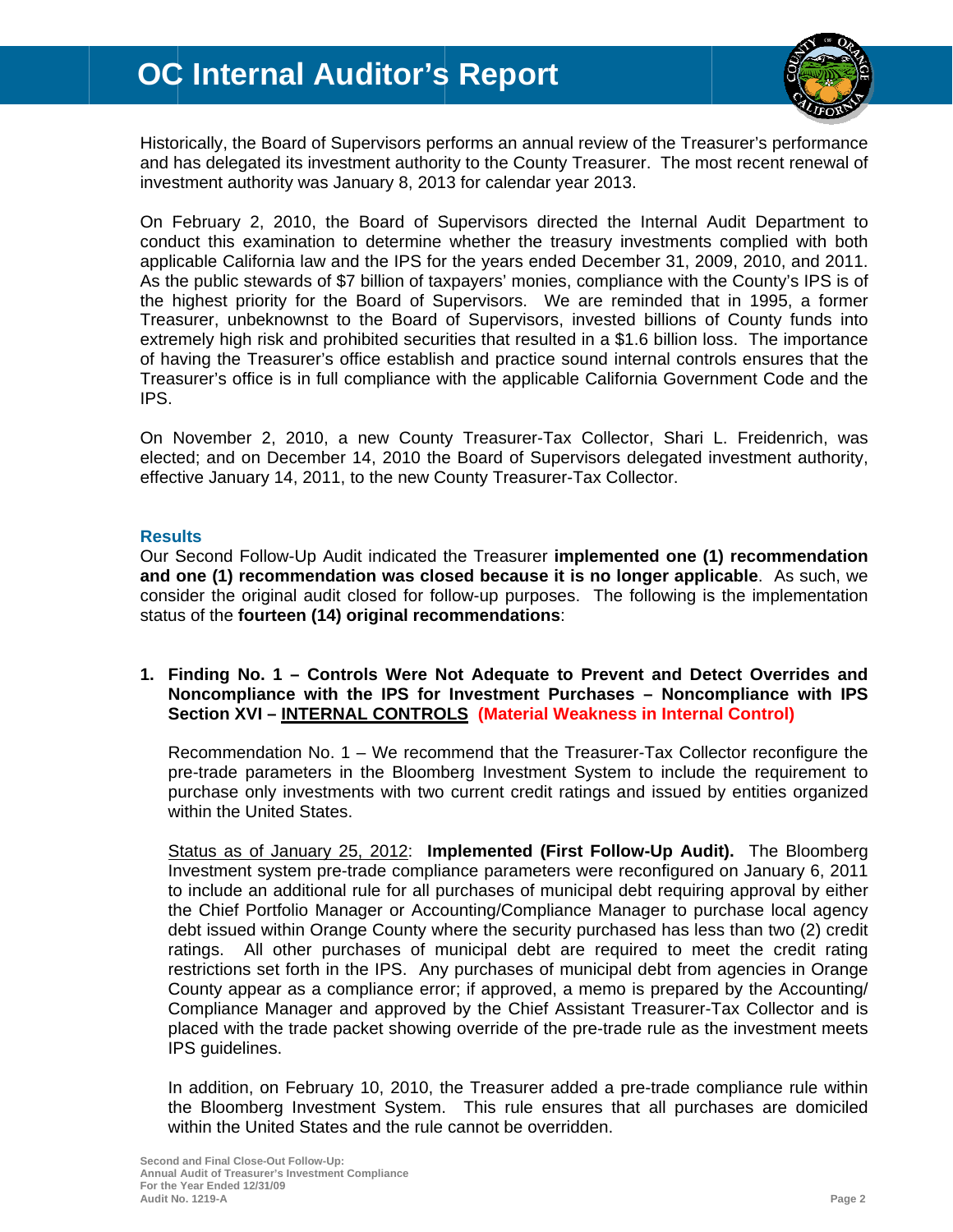

2. Finding No. 2 - Treasurer Overrode the IPS and Purchased Debt Securities with Less Than the Required Two Credit Ratings - Noncompliance with IPS Section VII -**INVESTMENT RESTRICTIONS (Material Compliance Exception)** 

Recommendation No. 2 - We recommend that the Treasurer-Tax Collector ensure that purchases of debt securities have the minimum required rating by at least two Nationally Recognized Statistical Rating Organizations at the time of purchase as required by the Investment Policy Statement. Additionally, the Treasurer-Tax Collector's staff be formally informed that neither management nor the investment officers are to override the Investment **Policy Statement.** 

Status as of January 25, 2012: Implemented (First Follow-Up Audit). The Bloomberg Investment system pre-trade compliance parameters were reconfigured on January 6, 2011 to include an additional rule for all purchases of municipal debt requiring approval by either the Chief Portfolio Manager or Accounting/Compliance Manager to purchase local agency debt issued within Orange County where the security purchased has less than two (2) credit ratings. All other purchases of municipal debt are required to meet the credit rating restrictions set forth in the IPS. Any purchases of municipal debt from agencies in Orange County appear as a compliance error; if approved, a memo is prepared by the Accounting/ Compliance Manager and approved by the Chief Assistant Treasurer-Tax Collector and is placed with the trade packet showing override of the pre-trade rule as the investment meets IPS guidelines.

#### 3. Finding No. 3 – Treasurer Improperly Purchased Commercial Paper and Medium Term Notes from Prohibited Issuers Organized Outside of the United States Noncompliance with Government Code Section 53601 and IPS Section VI -**AUTHORIZED INVESTMENTS (Material Compliance Exception)**

Recommendation No. 3 – We recommend that the Treasurer-Tax Collector ensure that purchases of commercial paper and medium term notes are only from issuers organized within the United States.

Status as of January 25, 2012: Implemented (First Follow-Up Audit). On February 10, 2010, the Treasurer added a pre-trade compliance rule within the Bloomberg Investment System. This rule ensures that all purchases are domiciled within the United States and the rule cannot be overridden.

#### 4. Finding No. 4 – Treasury Oversight Committee did not Review as Required \$6 Million Administrative and Overhead Fees Charged to Pool Participants - Noncompliance with IPS Section XVI - COMPENSATION AGREEMENT

Recommendation No. 4 - We recommend that the Treasury Oversight Committee ensure that administrative and overhead fees charged to pool participants are reviewed annually as required by the Investment Policy Statement.

Status as of January 25, 2012: Closed (First Follow-Up Audit). A summary of the 2006-2009 annual treasury cost allocation study was included on the Treasury Oversight Committee's (TOC) Agenda for October 26, 2011 as a new business item of "Receive & file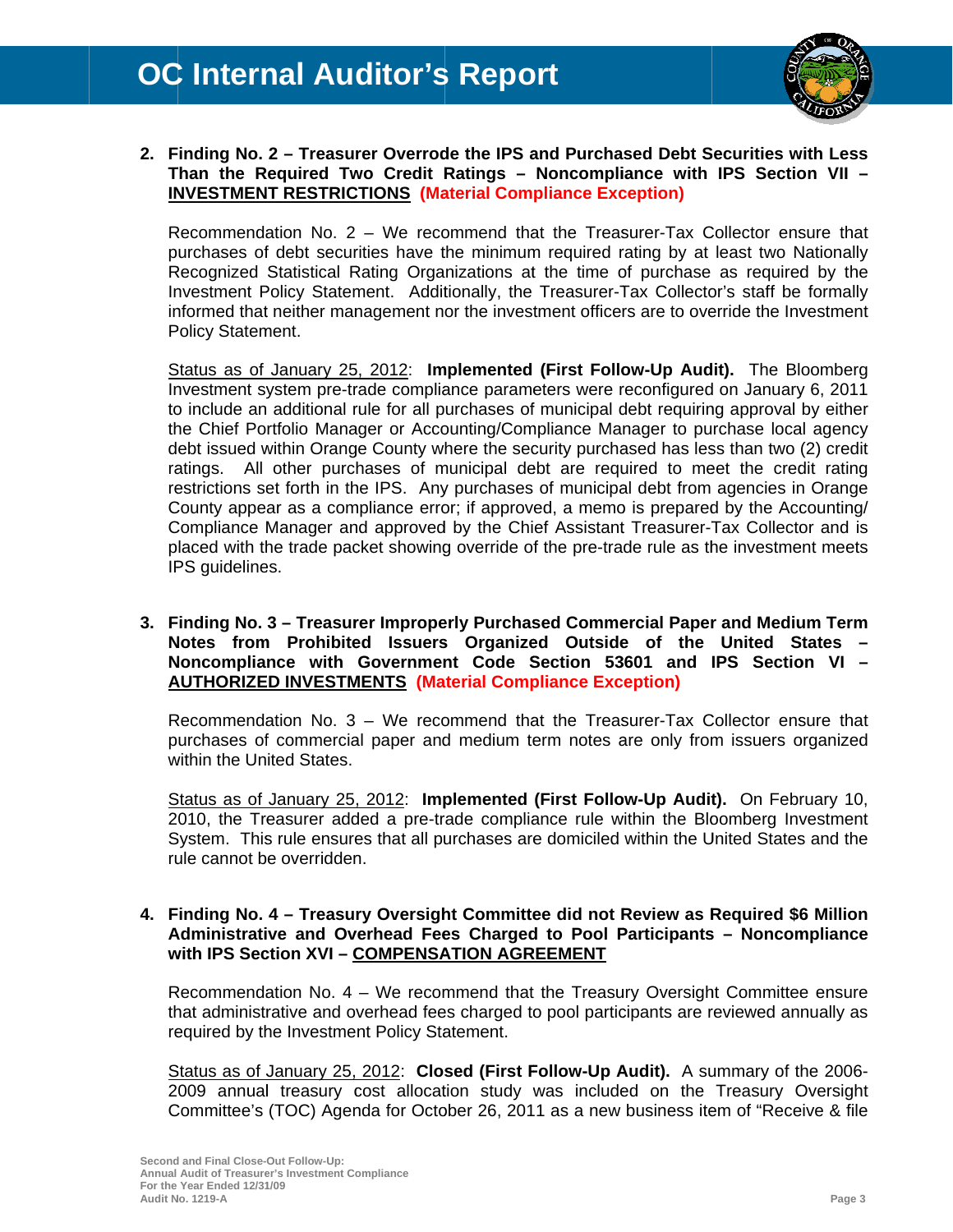

2006-2009 Treasury Administration Fee". The item was reviewed and filed by the TOC as required per the Investment Policy Statement.

The 2010 and 2011 Treasury Administration Fees reviews are in process, but have not yet been completed. However, on January 10 2012, the Board of Supervisors approved the Investment Policy Statement removing the requirement for the TOC to annually review the administrative and overhead fees.

#### 5. Finding No. 5 - TOC did not Provide a Required Annual Report to the BOS -Noncompliance with Resolution No. 95-946, Establishment of New Treasury Oversight **Committee Pursuant to Provisions of SB 866, Clause 6**

Recommendation No. 5 - We recommend that the Treasury Oversight Committee ensure that they provide both an oral and written report at least once a year to the Board of Supervisors during open session as required by resolution.

Status as of January 25, 2012: Implemented (First Follow-Up Audit). The Treasury Oversight Committee presented the 2007, 2008, 2009, and 2010 annual reports to the Board of Supervisors at their July 26, 2011 regular meeting.

In addition, the Treasury Oversight Committee at their October 26, 2011 regular meeting approved an amendment to their Bylaws by adding the following provision to be aligned with the original 1995 Board Resolution:

Rule 30. In accordance with Resolution 95-946, clause 6, of the County of Orange Board of Supervisors the Committee shall present an oral and written report to this Board during open session no less frequently than annually. In all instances, the Committee shall be required to immediately report to this Board any substantial concern relative to the Treasurer's compliance with applicable law, County policy or treasury policy, if such shall come to the attention of the Committee.

On January 10, 2012, the Board of Supervisors approved the revised Bylaws. The Annual TOC Report for 2011 was approved as amended at the regular meeting of the TOC on January 25, 2012.

#### 6. Finding No. 6 – Policies and Procedures were not Documented for the Treasury Oversight Committee's Required Investigation of Alleged Irregularities in the Treasury **Operation**

Recommendation No. 6 - We recommend that the Treasury Oversight Committee develop and document policies and procedures to fulfill their responsibilities for investigating and reporting upon any and all irregularities in the treasury operation which become known to the Committee as required by the Board of Supervisors' Resolution No. 95-946.

Status as of January 25, 2012: Implemented (First Follow-Up Audit). The Treasury Oversight Committee at their regular meeting of October 26, 2011 approved a formal policy for investigating and reporting upon any and all irregularities in the treasury operation which become known to the Committee.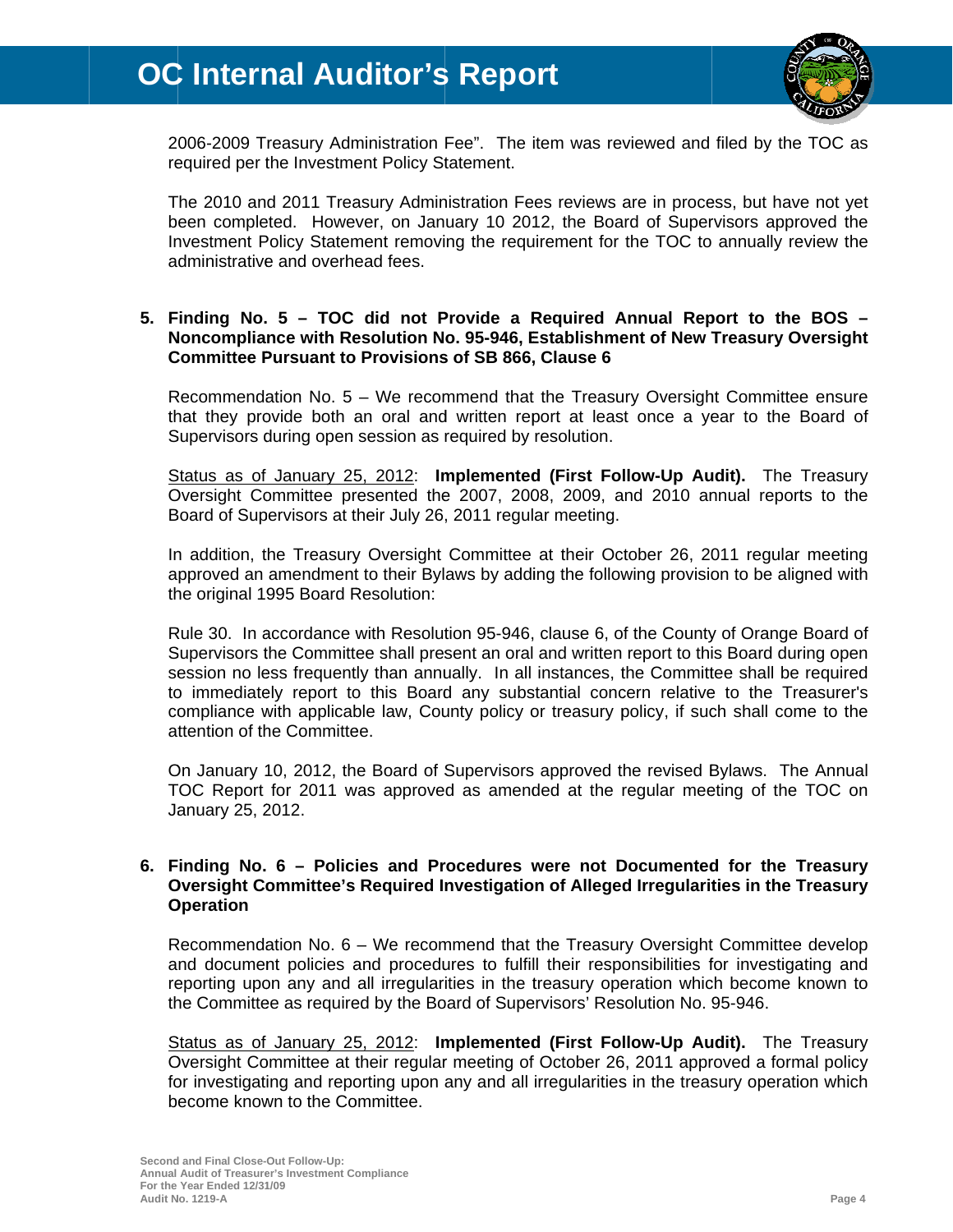

Furthermore, the Treasury Oversight Committee at their October 26, 2011 regular meeting approved an amendment to their Bylaws by adding the following provision to be aligned with the original 1995 Board Resolution:

Rule 31. In accordance with Resolution 95-946, clause 4(c), of the County of Orange Board of Supervisors the Committee shall investigate any and all irregularities in the treasury operation which become known to the Committee. The Committee will develop and document policy and procedures to investigate and report such irregularities.

On January 10, 2012, the Board of Supervisors approved the revised Bylaws.

#### 7. Finding No. 7 - Investment Policy Statement does not Clearly Define "Organized and **Operating in the United States"**

Recommendation No. 7 - We recommend that the Treasurer-Tax Collector review the Investment Policy Statement Section VI - AUTHORIZED INVESTMENTS to determine if the phrase "organized and operating in the United States" needs to be clarified.

Status as of January 25, 2012: Implemented (First Follow-Up Audit). The Treasurer-Tax Collector reviewed the referenced IPS section and determined the phrase "organized and operating in the United States" does not need further clarification as it is directly out of California Government Code 53601. We verified that "organized and operating in the United States" was a direct quote from the California Government Code.

#### 8. Finding No. 8 - Treasurer Does Not Use a Commonly Accepted Municipal Benchmark for the County's Portfolio - Government Code Section 27134

Recommendation No. 8 - We recommend that the Treasurer-Tax Collector reevaluate the investment portfolio's performance standards and consider the appropriateness of benchmarking an index consisting of U.S. Treasury notes and bonds as recommended by the California Debt and Investment Advisory Committee and revise the Investment Policy Statement as appropriate for review by the Treasury Oversight Committee and approval by the Board of Supervisors.

Current Status: Closed (Second Follow-Up Audit). T-TC reevaluated the investment portfolio's performance standards and is in the process of considering the appropriateness of performance measurements and benchmarking. However, we also noted that the 2012 Local Agency Investment Guidelines provided by California Debt and Investment Advisory Commission no longer recommend that "an investment portfolio report should include comparative performance measures or benchmarks."

#### 9. Finding No. 9 - One Designated Employee did not File the Required Statement of Economic Interests Disclosure - Noncompliance with IPS Section X - ETHICS AND **CONFLICT OF INTEREST**

Recommendation No. 9 - We recommend that the Treasurer-Tax Collector have the Accounting and Compliance Manager complete and submit a State of California Form 700 -Statement of Economic Interests Disclosure to the Clerk of the Board of Supervisors.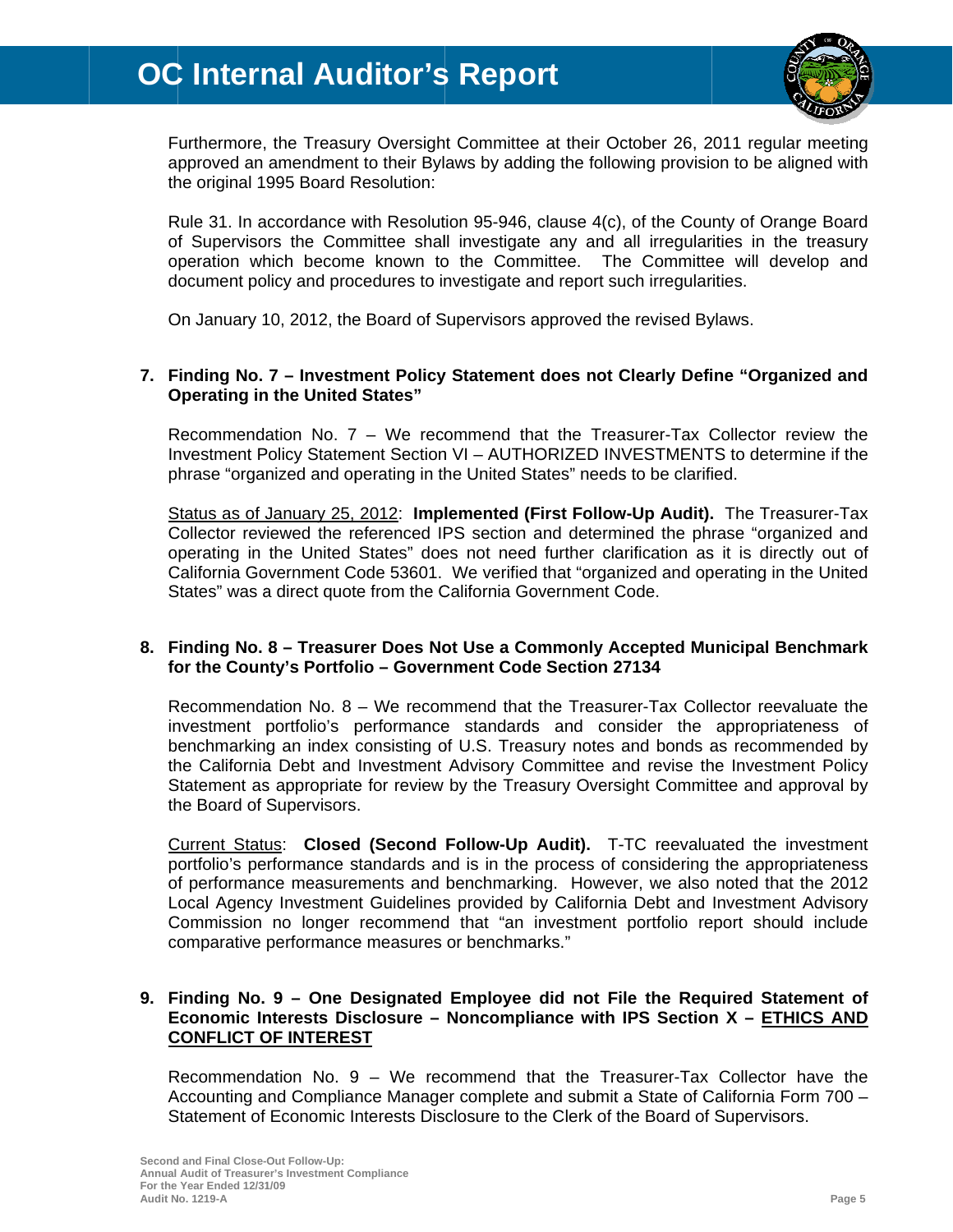

Status as of January 25, 2012: Implemented (First Follow-Up Audit). On December 30, 2010, the Accounting/Compliance Manager filed late copies of her Form 700 for calendar years 2008 and 2009 which was received and stamped by the Clerk of the Board.

#### 10. Finding No. 10 - Continuous Review of Qualified Institutions was not Completed and Approved - IPS Section XI - AUTHORIZED FINANCIAL DEALERS AND QUALIFIED **INSTITUTIONS**

Recommendation No. 10 - We recommend that the Treasurer-Tax Collector: (a) improve policy and procedures to be followed in reviewing and reporting political contributions from qualified institutions; (b) ensure that qualified and systematic supervisory review is provided and documented to the integrity of the review of qualified institutions; and (c) ensure that the review of qualified institutions is complete.

Status as of January 25, 2012: Implemented (First Follow-Up Audit). The written policy for the Broker Dealer Annual Review has been modified to include supervisory review and approval by the Chief Assistant Treasurer-Tax Collector. The broker dealer annual review for the year ended December 31, 2010 was completed and reviewed by the Chief Assistant Treasurer-Tax Collector.

#### 11. Finding No. 11 - Documentation was not on File to Support Nomination of the **Representative for Special Districts - Government Code Section 27132**

Recommendation No. 11 – We recommend that the Treasury Oversight Committee consult with County Counsel regarding the appointment of the representative of the special districts and to clarify what documentation is necessary to support the candidate selection by the presiding officers of the legislative bodies of the special districts.

Status as of January 25, 2012: Implemented (First Follow-Up Audit). The Committee eliminated this provision of the Bylaws in their January 27, 2010 regular meeting and the revised Bylaws were approved by the Board of Supervisors on April 19, 2011.

#### 12. Finding No. 12 – Expiration of TOC Public Member's Term – Noncompliance with Bylaws and Rules of Procedures of the County of Orange Treasury Oversight **Committee Section III - Chair and Vice Chair Powers and Duties, Rule 9**

Recommendation No. 12 - We recommend that the Treasurer-Tax Collector develop a process to timely identify and nominate qualified candidates subject to term limits for the Board of Supervisors' confirmation as required by Rule 9 in the County of Orange Treasury Oversight Committee Bylaws and Rules of Procedure.

Current Status: Implemented (Second Follow-Up Audit). The Treasurer-Tax Collector developed and implemented a process to timely identify and nominate qualified candidates subject to term limits for the Board of Supervisors' confirmation as required by Rule 9 in the County of Orange Treasury Oversight Committee Bylaws and Rules of Procedure.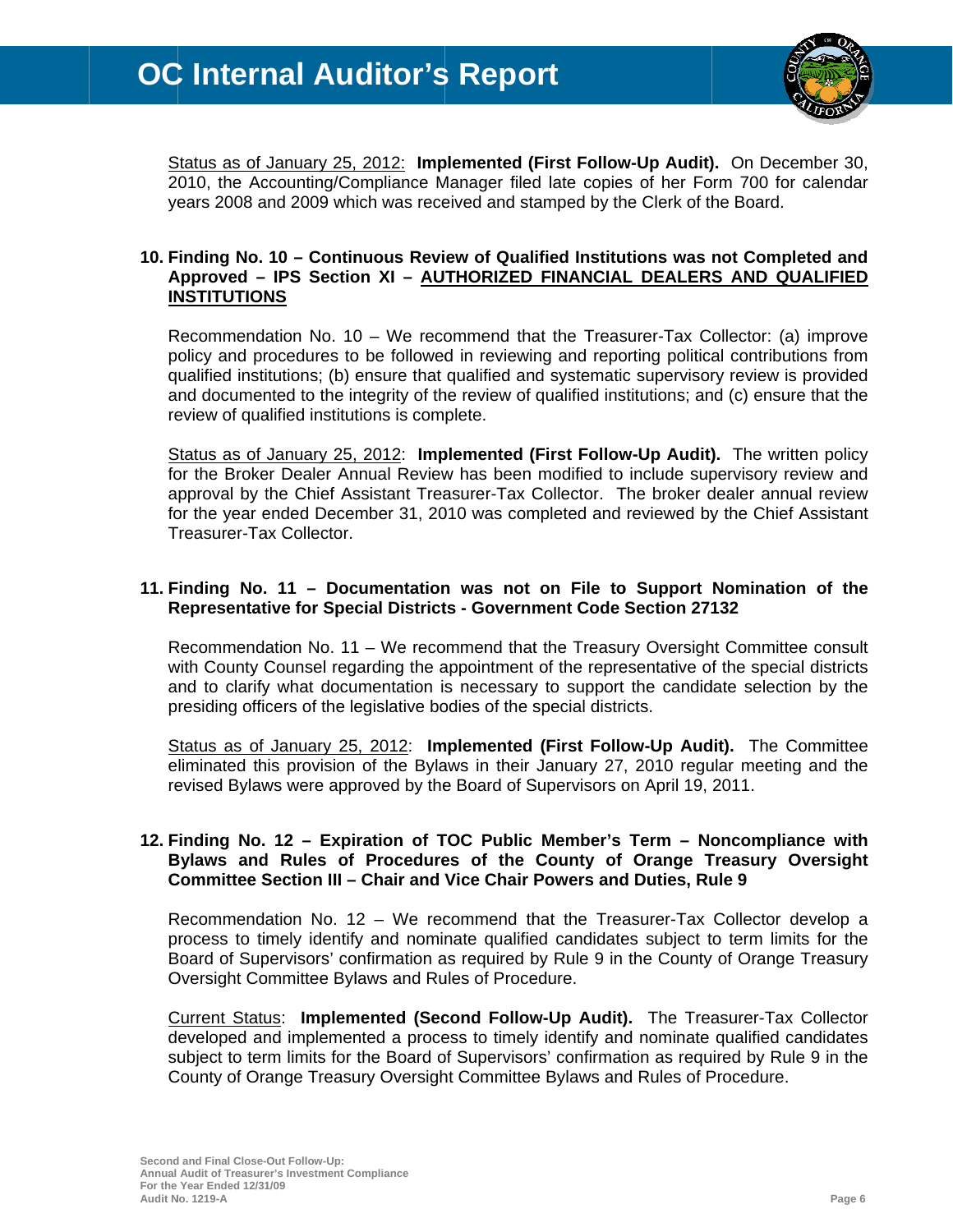

#### 13. Finding No. 13 – One TOC Member Use of a Designee – Noncompliance with Bylaws and Rules of Procedures of the County of Orange Treasury Oversight Committee, Rule 6

Recommendation No. 13 – We recommend that the Treasury Oversight Committee discuss the use of designees at the meetings and whether the Bylaws and Rules of Procedures of the County of Orange Treasury Oversight Committee should be amended to allow for additional designee(s). If the Bylaws and Rules of Procedure are amended, the proposed procedures should be approved by the Board of Supervisors.

Status as of January 25, 2012: Implemented (First Follow-Up Audit). The Committee added this provision of designees into the Bylaws at their January 26, 2011 regular meeting and the Board of Supervisors approved the revised Bylaws at their April 19, 2011 regular meeting.

#### 14. Finding No. 14 - The Treasurer-Tax Collector Agenda Lacked Clarity and the Treasury Oversight Committee Meeting Minutes Did Not Provide Adequate Detail Regarding the Discussion of Investment Types Not Specifically Authorized by the IPS

Recommendation No. 14 - We recommend that the Treasurer-Tax Collector prepare meeting agendas and minutes for the Treasury Oversight Committee that include an adequate description of actions to be taken and whether approval or rejection was conferred.

Status as of January 25, 2012: Implemented (First Follow-Up Audit). The Treasurer-Tax Collector now prepares the Treasury Oversight Committee's meeting agendas and minutes with complete descriptions of actions being requested, actions taken, and whether they passed or were rejected.

We appreciate the assistance extended to us by the Treasurer-Tax Collector during our Follow-Up Audit. If you have any questions, please contact me directly at 834-5475 or Alan Marcum, Senior Audit Manager at 834-4119.

#### **Members, Treasury Oversight Committee Distribution List:**

Hon. Dr. Al Mijares, County Superintendent, OC Department of Education Jan Grimes, Auditor-Controller Michael B. Giancola, County Executive Officer William "Andy" Dunn, Public Member Laura Parisi, Public Member